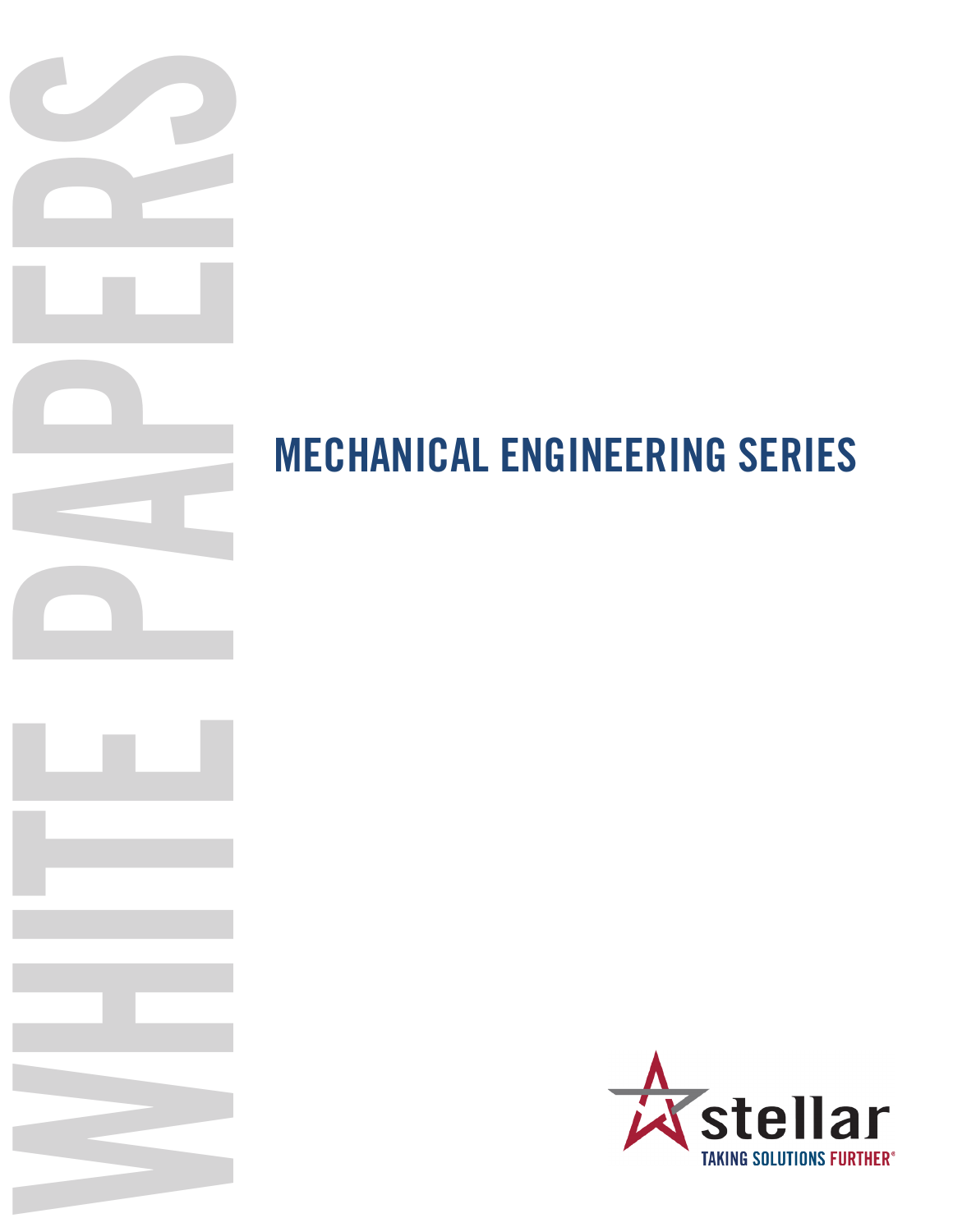# PREFACE

Your food processing plant's mechanical system is the single most important function necessary to keep your facility operating efficiently. In this white paper, we'll look at special considerations in budgeting for your mechanical requirements and ways to conserve your facility's precious energy resources. We'll also address the importance of having a reliable and redundant mechanical system to keep your plant operating at maximum efficiency.

## FOOD PROCESSING MECHANICAL SYSTEMS: FOUR CRITICAL AREAS TO ADDRESS EARLY ON

Your food processing plant's mechanical system is the single most important function necessary to keep your facility operating efficiently. In this white paper, we'll look at special considerations in budgeting for your mechanical requirements and ways to conserve your facility's precious energy resources. We'll also address the importance of having a reliable and redundant mechanical system to keep your plant operating at maximum efficiency.

1. Water – Water goes into almost every process within a food processing plant. As a result, it's important to understand the source of your water before the design of any mechanical systems can begin. Is the water hard or soft and will it require purification or treatment? Does it contain chlorine? Will you need booster pumps to increase flow rate? The makeup of your water will also determine the types of materials you'll use within the plant. For example, hard water can lead to scale in piping so either the water must be softened or you must choose a material that resists scale.

2. Steam – Most processes within a food plant also require steam. The process equipment used within the plant will drive the capacity requirements, so the mechanical system should be designed to meet those needs. An important point to note here: consider the future needs of the plant when determining steam and boiler requirements. Designing a system to meet the plant's needs today is not the end goal. The design should anticipate future growth and expansion of the plant, both from a space and resource capacity standpoint.

3. Gas – Is natural gas accessible to the plant? Is there an existing line, and if so, does it have the capacity to operate the plant's processes? In most cases, gas will be used to power the plant's process equipment yet existing lines may not offer the necessary capacity. Your local gas company may need to install additional lines.

4. Air balance – Designing a mechanical system to ensure the necessary air balance within the plant is one of the most critical considerations. It's important at the outset to determine the specific function of each area within the plant. While loading docks and non-process areas can have a negative air balance, process areas must maintain a steady, positive air balance. Understanding the size and function of these process areas will determine the number and size of air exchanges required.

## FOOD MANUFACTURERS LOOK TO WATER AND HEAT FOR RESOURCE CONSERVATION

More and more food manufacturers are developing energy management and resource conservation programs, focusing on water and heat as the two resources that offer the greatest opportunity for significant savings in the long run.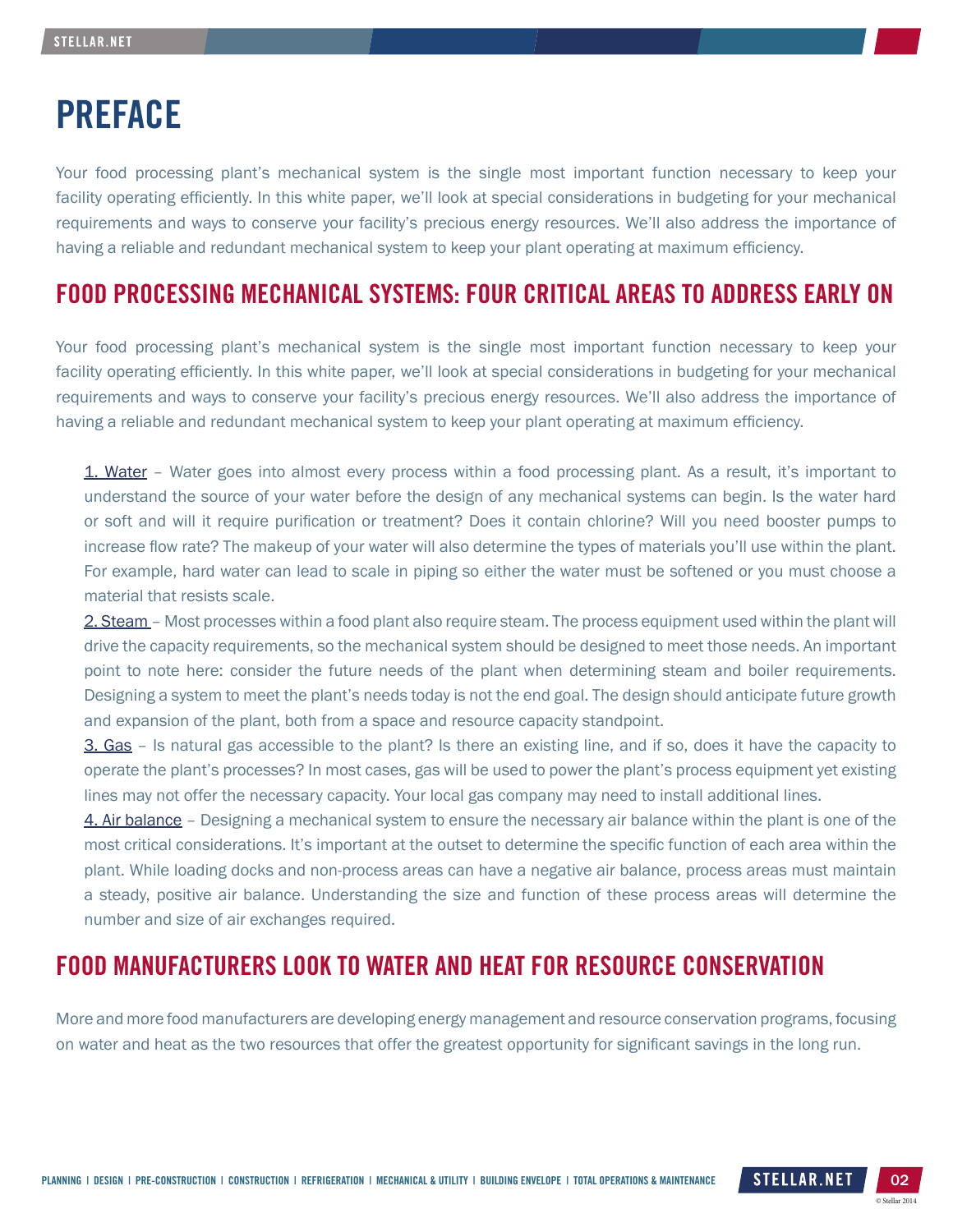### WATER

- Conservation Water is the most important, and most wasted, resource in a food processing plant. It's also one of the easiest resources to conserve. Most water loss occurs during the sanitation process. By installing flow restrictions, such as high-pressure, low-volume nozzles on spray washers, a plant can significantly reduce the amount of water used and lost during wash downs.
- Purification Installing water softeners or filtration systems is one of the easiest, most cost-effective solutions to purify water and reduce energy usage. In addition, the more you treat the water, the less makeup water required for most processes. Cleaner water also helps to minimize wastewater and the expense of treatment at municipal facilities.
- Reuse Steam is used to process most functions within a food plant. As a result, capturing and reusing this valuable resource can lead to significant cost savings. Low pressure waste steam from boilers can be captured and reused to power a number of processes within the plant. Water from many functions within the plant can also be captured, treated and reused.

#### HEAT

Recovery – There are many waste heat sources within a plant from which useful heat can be recovered and reused. For example, waste heat from compressors can be captured and used to pre-heat make up water for the boilers.

Auditing your facility on a regular basis is the most important step you can take in effectively managing your resources. An energy audit can spot leaking water hoses, leaking pipes where compressed air may be escaping, and many other small fixes that offer huge paybacks.

## FOUR KEY BUDGET CONSIDERATIONS IN DESIGNING YOUR PLANT'S MECHANICAL SYSTEM

It is critical to plan for the future when designing your food processing plant's mechanical systems. We find that many plants are now undergoing expensive retrofits because future needs were not appropriately considered. Not only are retrofits expensive, but if new equipment is not sized and sequenced effectively, it can significantly affect your energy costs. To avoid these issues, here are four budget considerations to address when designing your plant's mechanical system:

1. Plan for any future plant expansions during the initial design phase. Look at your business plan and consider future production needs, including additional and expanded product lines. Begin with an initial analysis of the building structure and allow for additional square footage to add new boilers, compressors, and production space. You may also consider buying larger compressors up front that will provide additional capacity needed in the future. Using variable frequency drives (VFD) will allow you to manage energy usage during lower production periods.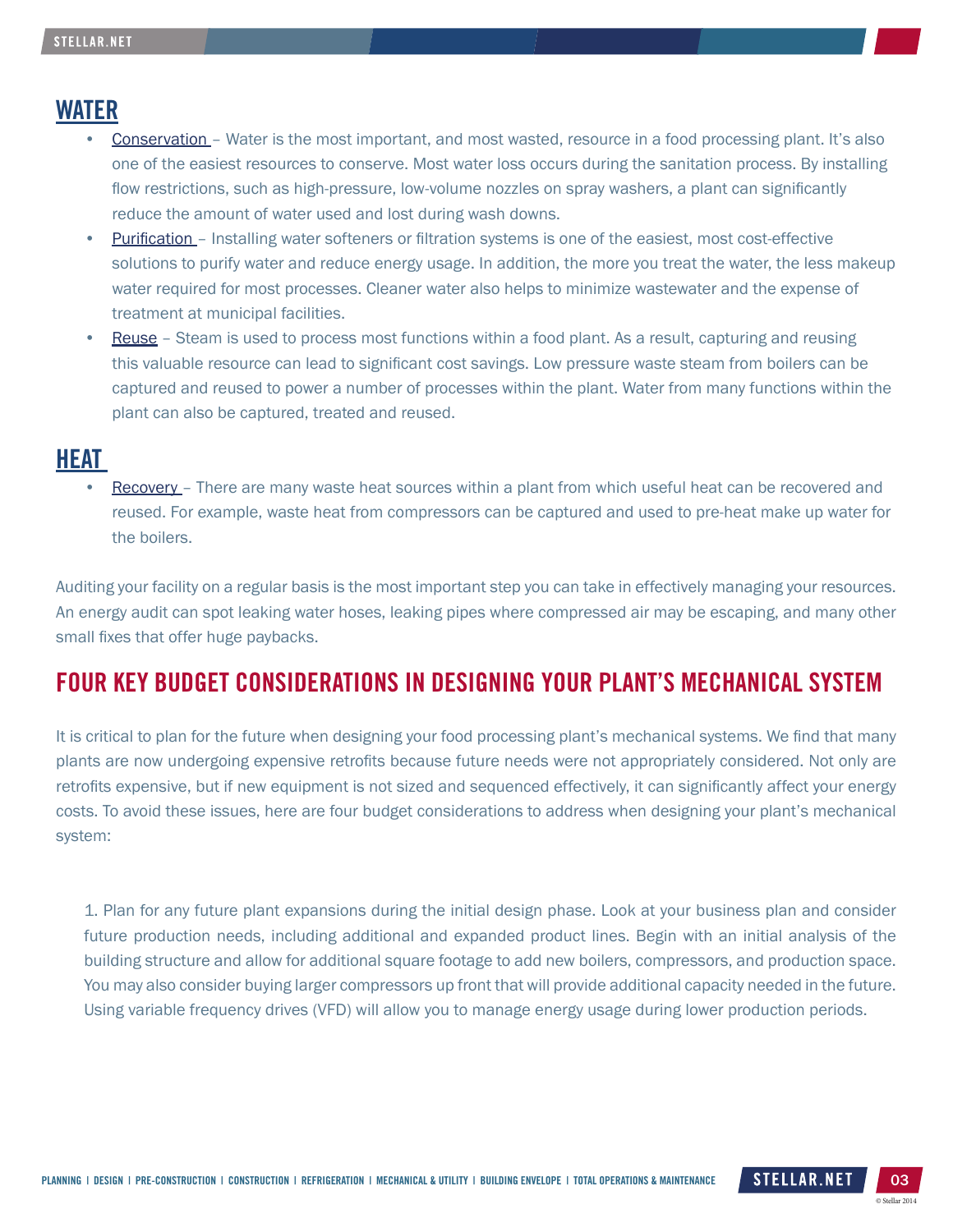2. Consider long-term ROI during the initial design phase, not just upfront costs. Your mechanical engineers should be able to provide side-by-side analyses of the long-term operational costs for most of your machines. Consider pairing a chiller with your HVAC system for long-term cost savings. Gas is the most cost-effective fuel to run your plant's processes. If gas is not available to your facility, consider making the investment to bring gas lines in. Retrofitting existing water heaters with gas later on can prove to be significantly more expensive.

3. Choose the appropriate materials that will save you time and maintenance costs in the future. Stainless steel equipment may be more expensive but is often the preferred material to sustain harsh wash downs in a food processing plant. You'll save in both replacement and maintenance costs in the long run.

4. Ensure that you invest in the appropriate quality of water for your plant's processing and sanitation needs. If the water in your area is hard or contains chlorine, you'll want to install purification systems where the water enters the plant. Again, there will be an added upfront cost but treatment costs may prove to be more costly down the road.

## FIVE WAYS TO IMPROVE THE RELIABILITY OF YOUR EQUIPMENT AND AVOID DOWNTIME

There is one thing that food processing plants cannot afford: downtime as a result of equipment failure. The loss of a single piece of equipment can halt production and lead to product loss, not to mention a loss of revenue. The costs are simply too high for plants to risk equipment failures.

## HERE ARE FIVE WAYS TO INCREASE THE RELIABILITY, AND EXTEND THE LIFE, OF YOUR PLANT'S CENTRAL EQUIPMENT

- 1. Train plant employees Employees can play a role in protecting machinery in its daily use through proper operation. Employees should also be able to identify potential problems before they happen. Engage manufacturers programs and train employees on critical equipment.
- 2. Use high-quality lubricants High-quality oil may cost more but will benefit your plant in the long run by keeping machines running efficiently and long term. Talk to your equipment vendor about the recommended frequency of preventive maintenance measures to ensure you're on the right schedule to maintain equipment warranties.
- 3. Invest in equipment redundancy Your mechanical engineers can recommend which systems require redundancy to eliminate the potential for downtime due to equipment failure. For instance, since air compressors are vital to plant operations, a redundant system minimizes the possibility of system failure.
- 4. Conduct consistent cleaning and maintenance A scheduled, documented cleaning and maintenance program minimizes wear and tear on machines, saves money on repair and replacement parts, and extends the life of your equipment. Work with your equipment vendor to develop a formal maintenance program and properly train employees to conduct these tasks.
- 5. Use automation solutions Investing in automation can increase your equipment's reliability. For example, a simple processor such as a sequencer allows multiple compressors to communicate with one another and coordinate demand to improve each machine's operating efficiency and extend equipment life.